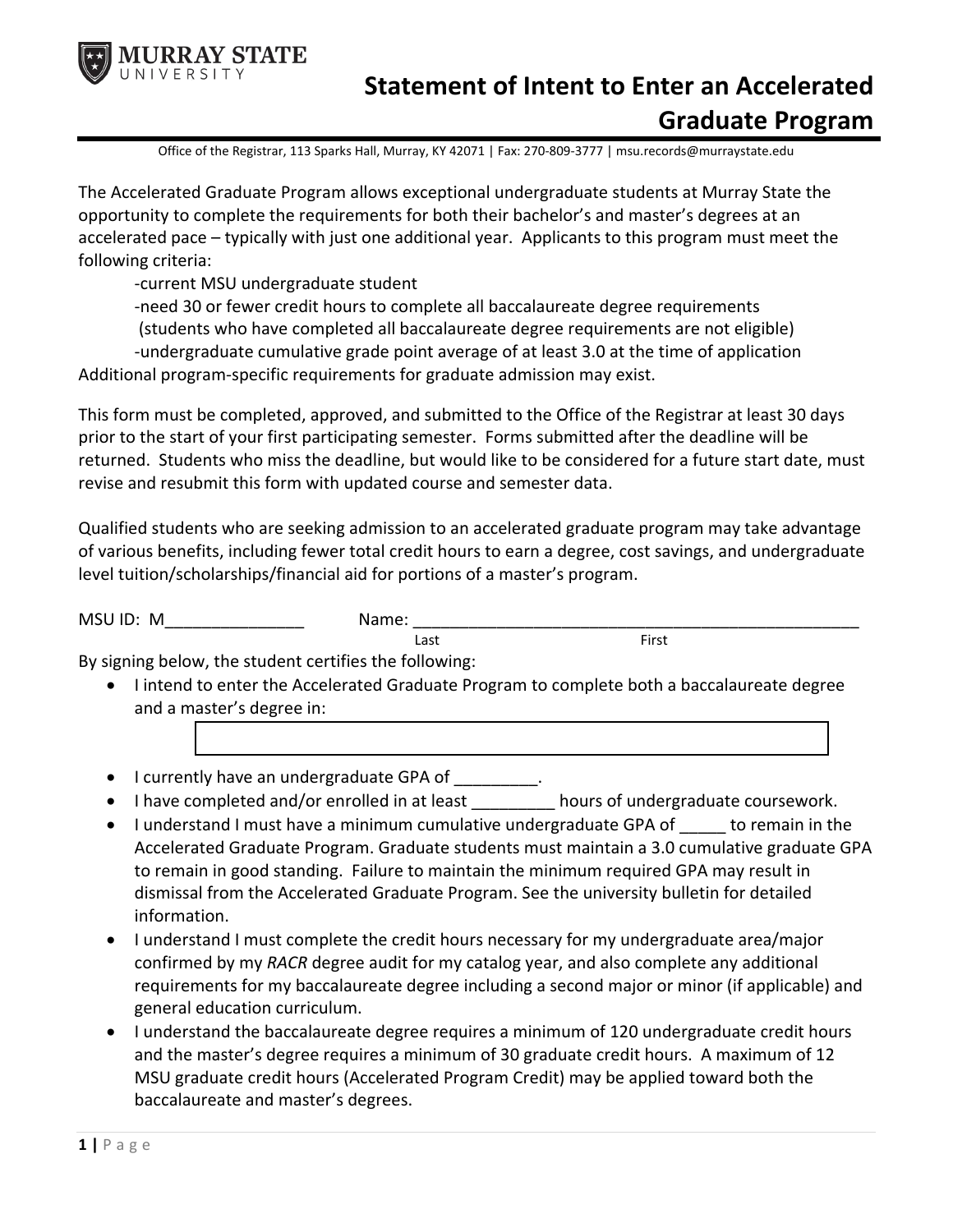- I understand the baccalaureate degree must be awarded at least one semester prior to completion of the master's degree and that I must apply for graduation for both degrees by the posted deadlines found on myGate.
- I understand I may take a maximum of 12 MSU graduate credit hours (Accelerated Program Credit) while classified as an undergraduate student.
- I understand grades earned in Accelerated Program Credit will count in both the undergraduate and graduate degrees and cumulative GPAs.
- I may officially apply to the graduate program at any time, but no later than my last semester in my baccalaureate program. I will not be able to enroll in additional graduate courses as an undergraduate student beyond the maximum of 12 MSU graduate credit hours allowed by the Accelerated Graduate Program.
- While completing my baccalaureate degree, I will be considered an undergraduate student and assessed undergraduate tuition fees. Financial aid and scholarship opportunities may be available. Financial aid and scholarship eligibility is determined by the Student Financial Services Office and based on courses required for my baccalaureate degree. After I have completed all baccalaureate degree requirements, I must be admitted as a graduate student in the master's program and will no longer qualify for undergraduate classification for any purpose. Once admitted to the master's program, I will be assessed graduate fees for all courses, regardless of course level. As a graduate student, my financial aid and scholarships will be based on graduate status.
- I understand if I am dismissed or I voluntarily drop out of the accelerated graduate program, I will not be eligible to use the Accelerated Program Credit toward any graduate degree; however, the courses will continue to apply toward the undergraduate degree.
- I understand the enrolled graduate courses must be indicated on the Accelerated Graduate Program Credit Approval form and comply with the Statement of Intent to Enter an Accelerated Graduate Program. Only courses which are required to complete the undergraduate degree will be used to determine financial aid eligibility each semester.
- I understand that I must discuss my course schedule with my academic advisors; complete the pre-registration verification form on myGate each semester; register for all undergraduate courses; obtain any prerequisite/closed class overrides needed for the graduate courses; and submit the Accelerated Graduate Program Course Registration Worksheet online by noon (12:00PM CST) on the last day to add the class. See the Academic Calendar for specific deadline dates.

| Student's Signature: | Date: |
|----------------------|-------|
|----------------------|-------|

| For Office of the Registrar/Graduate Admissions Use Only:                                           |                                                                    |  |       |
|-----------------------------------------------------------------------------------------------------|--------------------------------------------------------------------|--|-------|
| UG GPA @ time of intent:<br>SGASADD attribute added: Copy to SFS & VA: 2nd Advisor added:           | Hrs earned/enr $@$ time of intent: Need <= 30 hrs for bacc degree: |  |       |
| Level override added to Accelerated Program Credit courses: Semester 1: ______________ Semester 2:_ |                                                                    |  |       |
| Semester 1: SHAINST term: UG Course Attribute added/GPA recalc:                                     |                                                                    |  | RACR: |
| Semester 2: SHAINST term: UG Course Attribute added/GPA recalc:                                     |                                                                    |  | RACR: |
| Applied for baccalaureate degree:                                                                   |                                                                    |  |       |
| Hold added until admitted as GR student once max Accelerated Program Credit (12 hours) reached:     |                                                                    |  |       |
| Admitted as GR student:                                                                             |                                                                    |  |       |